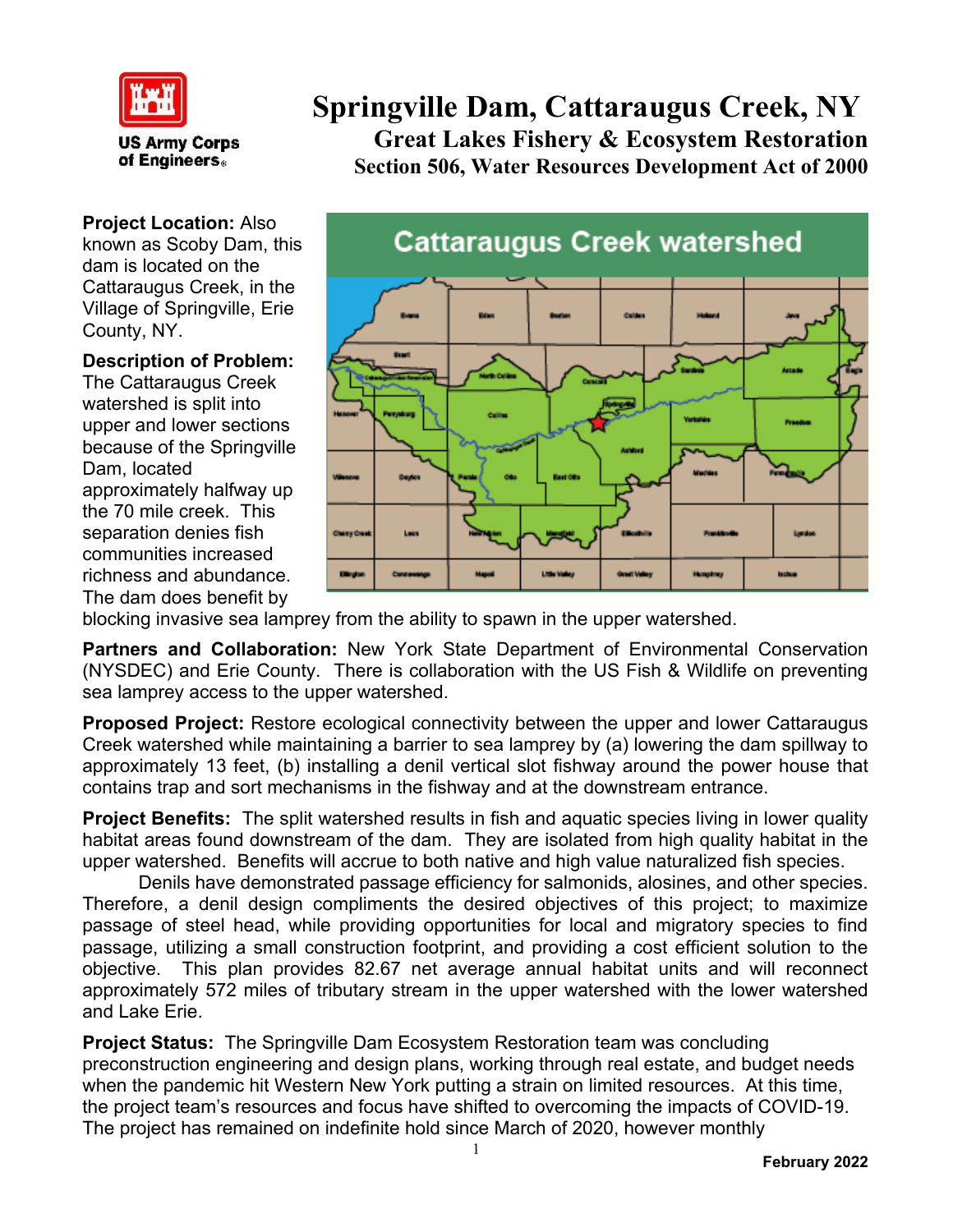coordination continues with the NFS to determine a path to restart. As of February 2022 a Value Engineering review of the design has concluded and proposals to mitigate cost and real estate obstacles are being explored with the NFS.



| <b>Project Milestones</b>                                      |          |  |
|----------------------------------------------------------------|----------|--|
| Detailed Project Report and<br><b>Environmental Assessment</b> | Aug 2015 |  |
| Partnership Contract Completed                                 | Aug 2017 |  |
| Project IDLED                                                  | Mar 2020 |  |
| <b>PROJECT STARTUP</b>                                         | TRD      |  |
| <b>Construction Award</b>                                      |          |  |

| <b>Estimated Project Costs</b> |              |  |
|--------------------------------|--------------|--|
| Federal                        | \$10,000,000 |  |
| Non-Federal                    | \$8,200,000  |  |
| Total                          | \$18,200,000 |  |

| <b>Federal Project Budget</b> |     |
|-------------------------------|-----|
| FY 2021                       |     |
| FY 2022                       |     |
| FY 2023                       | TRD |